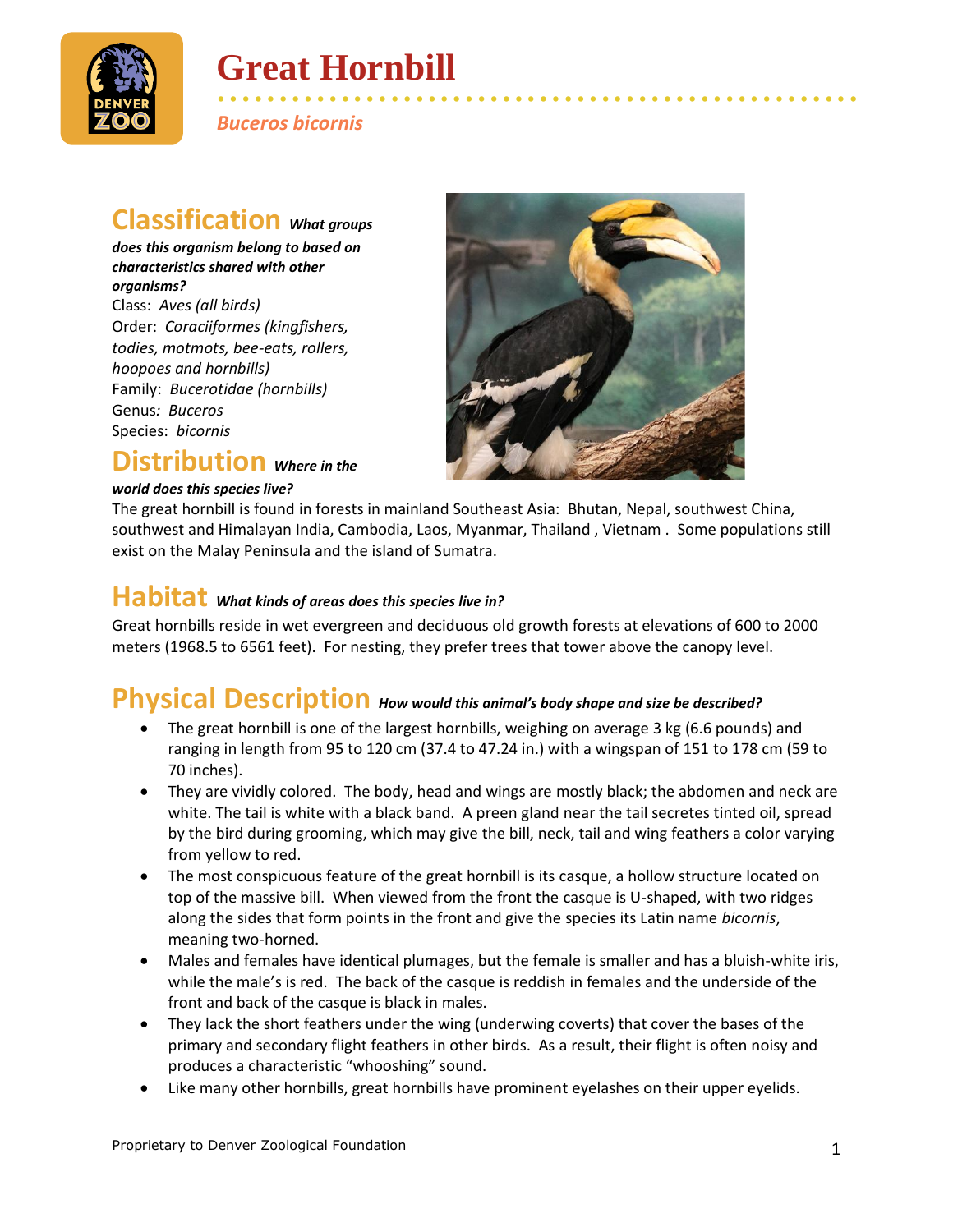

## **Great Hornbill**

*Buceros bicornis*

#### **Diet** *What does this species eat?*

*In their historic range*: Great hornbills primarily (70%) eat fat-rich and sugar-rich fruits, but they also feed on small mammals, birds, eggs, amphibians, reptiles and insects. Figs are a particularly important food throughout the year. This species has been known to protect fig trees from other birds.

• • • • • • • • • • • • • • • • • • • • • • • • • • • • • • • • • • • • • • • • • • • • • • • • • • • •

*At the zoo*: They eat iron-rich fruits, bird pellets and super worms.

#### **Predators** *What eats this species?*

Man is the chief predator of great hornbills. The flesh is believed to be medicinal by some. They are also hunted for their fat, which is highly prized and is used for a variety of purposes, from medical treatment to gun polish, and for their casques, meat and feathers, which are used in various rituals.

### **Social Organization** *How does this animal interact with others of its species?*

Great hornbills form monogamous, territorial pairs but may also be seen in small family groups or flocks of up to 40 birds. Group courtship displays involving up to 20 birds have been observed. Groups of birds will sometimes gather together at fruit trees. At night they gather in large communal roosts which may contain hundreds of individuals. At these roosts the birds are highly vocal, making sounds that can be described as "cackling" or "roaring." The roosts may function as information hubs, where individual birds share information regarding feeding sites, for example. Pairs generally mate for life.

#### **Life Cycle** *How does this species mate, raise young, grow and develop?*

Great hornbills breed from January/February to May/June. Prior to the breeding season males fight each other by butting their casques, often in flight, possibly in competition for females. A pair will perform duets as part of courtship, wherein a male and female alternate calls to each other. They select a nest cavity in a large tree. When the female is ready to lay her eggs, she seals herself into the nest cavity using feces, food debris, and wood to cover the entrance from the inside. She leaves a small slit through which the male feeds her while she lays one or two eggs and incubates them for 38-40 days. During this time the female completes a full molt. Although she typically lays 2 eggs, usually only one chick hatches. When the chick is about 5 weeks old the female emerges from the nest and helps the male feed it. The chick re-plasters the nest entrance and is fed through the slit for another two weeks. After the chick emerges, the parents continue to feed it until it is about 15 weeks old, when it becomes independent. The young birds do not have a casque initially but start to grow one at about 6 months of age. Full development of the casque takes 5 years. The size of the casque may be important in female selection of a mate. Great hornbills can live 50 years under human care but average 35-40 years in the wild.

### **Adaptations** *What physical and behavioral characteristics enable this animal to survive and thrive?*

- The species' most striking adaptation is the **hollow casque**, but its function is not precisely known. It may serve to attract females, to dominate other males, or to serve as a resonance chamber that amplifies the sounds the birds make. The size and color are also an indication of the age of the bird.
- The first **two cervical (neck) vertebrae are fused** to help support the birds' large bills.
- The **sealing of the nest** by the female is thought to have evolved as a predator deterrent. It may also ensure the male's fidelity to the nest, female and young.
- Great hornbills are **highly vocal**. Pairs use duets as part of courtship, and the birds call loudly and frequently within their large, communal night roosts.
- This species **never needs to drink** but obtains the water it needs from its diet.